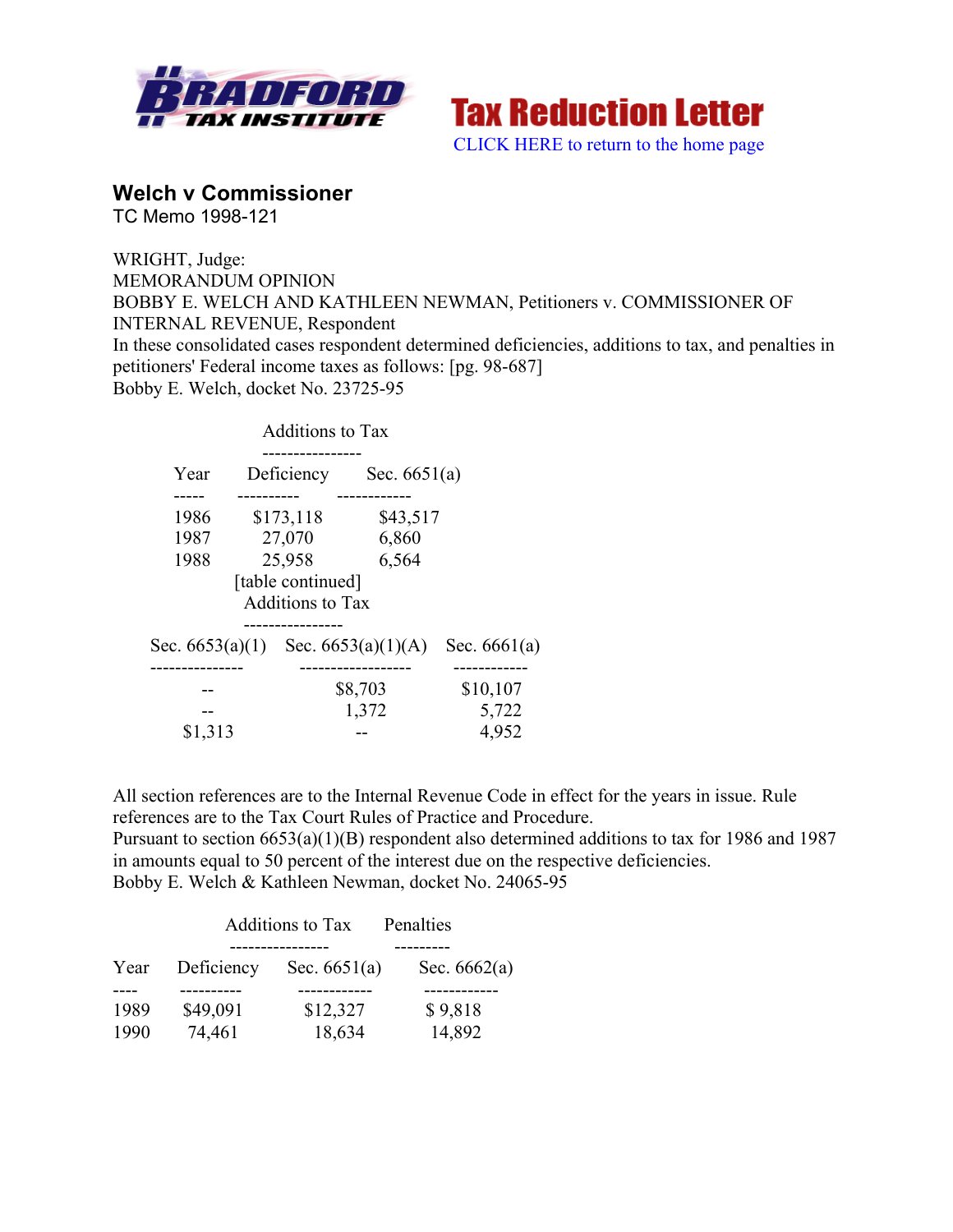The deficiencies result from increases in gross income based on bank deposit analyses and the disallowances of net operating loss carryovers. The primary issues concern those adjustments and whether petitioners are liable for the additions to tax and penalties for the years at issue. Respondent has made some concessions that will be reflected in the Rule 155 computations.

## Summary of Background Facts

Certain facts have been stipulated and are so found. The stipulation of facts with attached exhibits is incorporated herein by this reference.

Petitioners resided in Glendale, California, at the time the petitions were filed in these cases.

During all the years at issue Bobby E. Welch (petitioner) was engaged in the electrical contracting business and had several other ill-defined business activities. On the Federal income tax returns for these years, petitioner reported the following on Schedules C and claimed net operating loss (NOL) carryovers as follows:

| Year | <b>Gross Receipts</b> | Net Profit | <b>NOL</b> |
|------|-----------------------|------------|------------|
|      |                       |            |            |
| 1986 | \$751,169             | \$7,713    | \$80,853   |
| 1987 | 79,453                | 2,992      | 71,149     |
| 1988 | 64,647                | (166)      | 65,455     |
| 1989 | 104,940               | 8,665      | 60,197     |
| 1990 | 179,111               | 9,392      | 51,532     |

Petitioner did not keep books and records from which the gross receipts could be verified. Respondent performed a bank deposit analysis for each year. The following total deposits were made to various bank accounts controlled by petitioner: [pg. 98-688]

| Year | <b>Total Bank Deposits</b> |
|------|----------------------------|
|      |                            |
| 1986 | \$1,105,003                |
| 1988 | 150,181                    |
| 1989 | 269,491                    |
| 1990 | 422,926                    |
|      |                            |

The following table shows the deposit amounts that are still in dispute:

|      | <b>Balance of Deposits</b> |
|------|----------------------------|
| Year | in Dispute                 |
|      |                            |
| 1986 | \$352,281                  |
| 1988 | 78,231                     |
| 1989 | 117,865                    |
| 1990 | 165,843                    |
|      |                            |

In October 1987, petitioner claimed that since 1986 he had made contributions totaling approximately \$164,000 to the Church of Scientology (the church). On the 1986 Federal income tax return, petitioner claimed no deduction for these contributions. On a 1987 return attached to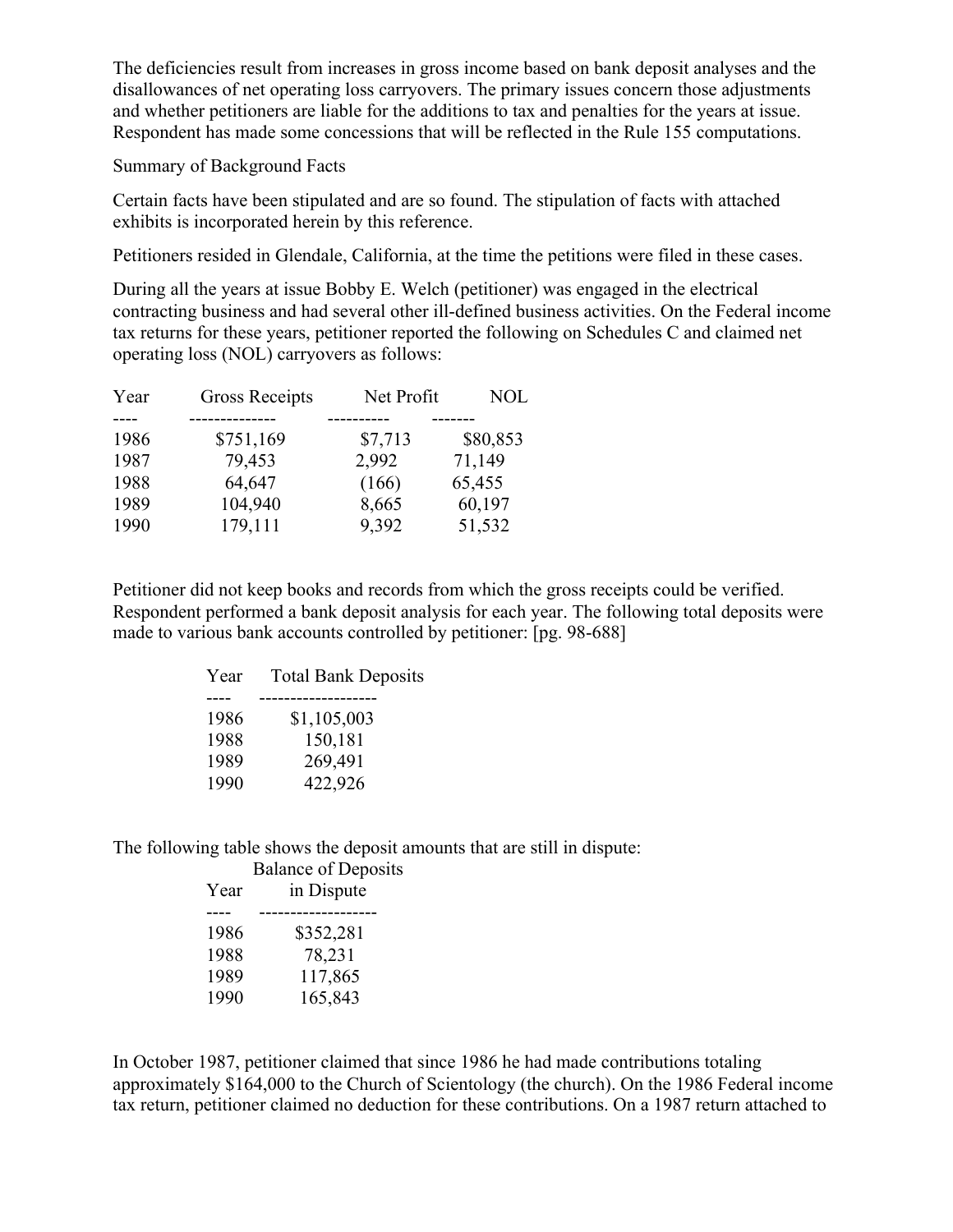the petition, 1 petitioner showed a \$5,787 charitable contribution and a carryover from the prior year in the amount of \$51,010. On the 1989 return, petitioner showed a contribution to the church in the amount of \$57,998 and a carryover from the prior year in the amount of \$56,797. On the 1990 return, petitioner showed charitable contributions in the amount of \$74,055 and a carryover from prior years in the amount of \$105,885.

With respect to the unreported income, the gravamens of petitioner's arguments are that the balances in dispute were either loans from Stanley Zurn (Mr. Zurn) in the amounts of \$375,000 in 1986, \$70,000 to \$75,000 in 1988, \$70,000 in 1989, and \$180,000 in 1990 or were so-called accommodation deposits 2 from Sergio Antonucci (Mr. Antonucci) in the amounts of \$30,000 on January 5, 1989, \$7,500 3 on March 31, 1989, and \$5,000 on May 15, 1989, through an account under the name of Morgan Stern Group during 1989.

Mr. Zurn testified that he lent petitioner approximately \$700,000 over the years in question. With the exception of a copy of an alleged journal pertaining to funds received from Mr. Zurn to construct an apartment building, see discussion infra, there are no documents showing transfers of funds between petitioner and Mr. Zurn. During this time petitioner did perform services for Mr. Zurn and/or Zurn-related activities.

With regard to the NOL carryovers, petitioner alleges that he suffered an NOL in 1984 in the amount of \$146,058, which, together with a carryover from prior years in the amount of \$4,907, produced an NOL carryover in the amount of \$150,965. Petitioner introduced a copy of his 1984 return that was allegedly filed and included, inter alia, a Schedule C reporting gross receipts in the amount of \$737,86\_\_. 4 Arthur T. Moore (Mr. Moore), a certified public accountant, prepared petitioner's 1984 return from information supplied by petitioner and sent the return to petitioner. Petitioner has no original books or records supporting the figures that appear on the copy of the 1984 return. Petitioner, however, has a work sheet allegedly prepared in-house showing a trial balance of his business as of December 30, 1984. Mr. Moore did not know whether the 1984 return that he prepared was filed, and petitioner did not tes[pg. 98-689] tify that he filed the return. The record does not contain any information concerning petitioner's 1981, 1982, 1983, and 1985 tax returns.

Petitioner did not testify as to the date that he filed the returns for the years at issue. A copy of the 1986 return shows that petitioner executed that return on September 26, 1992. That return was prepared by "Greenberg & Jackson, CPA'S" (Greenberg firm). A copy of the return for 1987 attached to the petition shows that it was prepared by Mr. Moore and shows a date of February 20, 1994, whereas a copy of the 1987 return attached to the stipulation of facts is undated and shows that it was prepared by "William D. Truax, E.A., Inc." (Truax). A copy of the 1988 return indicates that it was prepared on August 19, 1992, by Truax. Copies of the 1989 and 1990 returns show that they were prepared by Mr. Moore and bear the date of February 20, 1994. There is no explanation as to the reasons why the tax returns were not timely filed. No one from the Greenberg firm or Truax testified concerning the preparation of the returns for 1986 and 1988. Mr. Moore testified that he prepared the returns for 1989 and 1990 from information petitioner gave him.

During the redirect examination of petitioner, he testified that in making deposits during 1986, he received "cash back" from checks that were deposited, and, therefore, he made net deposits. The total amount of the so-called cash back was \$5,713. In reconstructing petitioner's 1986 gross income by the bank deposit method, respondent had used the net deposits shown on the monthly statements from the bank. At the close of the testimony respondent orally moved to amend the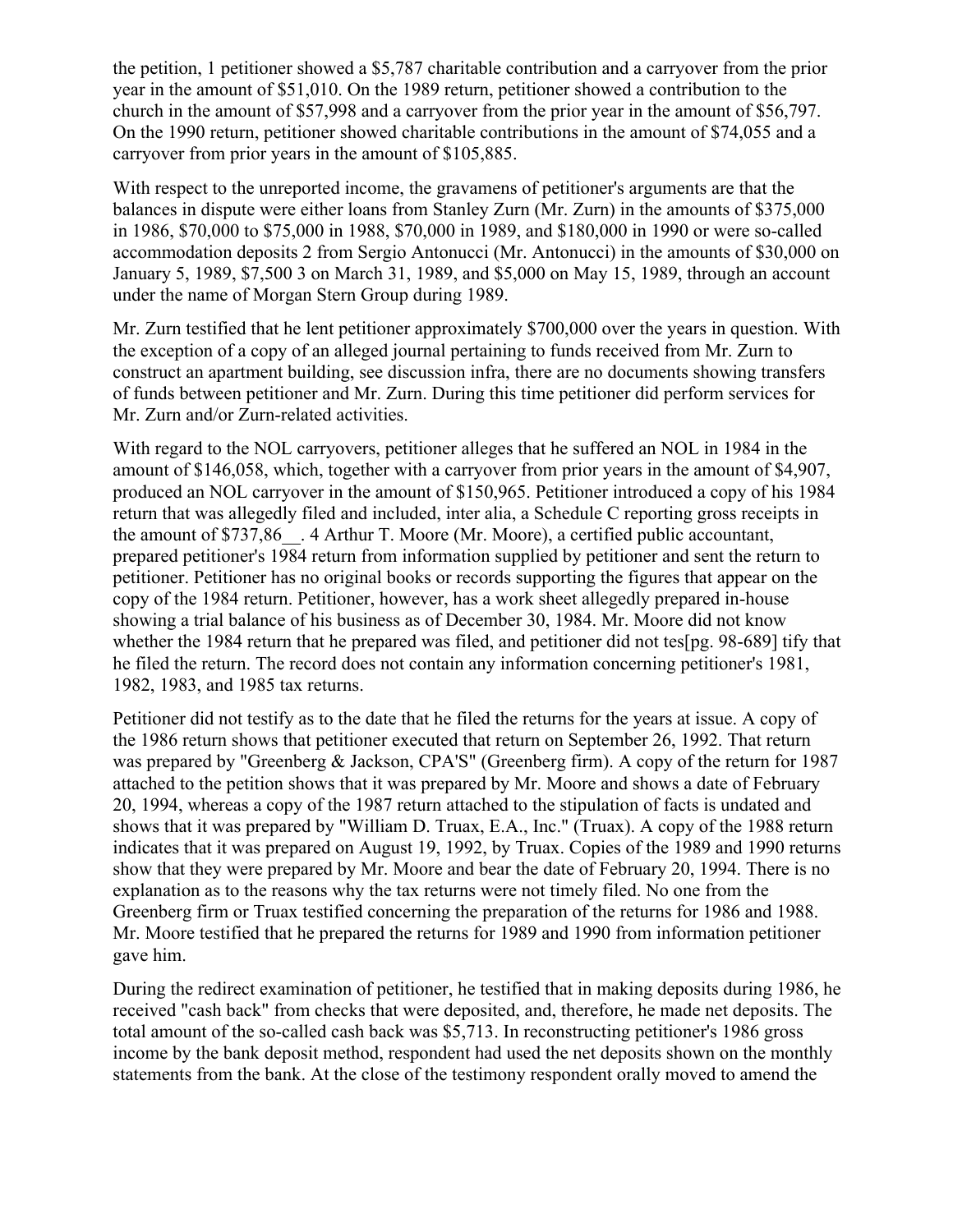answer for the 1986 taxable year and increase petitioner's gross income by the amount of \$5,713. The Court took respondent's oral motion and petitioner's objection thereto under advisement.

## Discussion

Petitioner does not dispute the amount of the deposits that went into his bank accounts as determined by respondent. Rather, he contends that the difference between the total deposits and the gross income reported results from the loans from Mr. Zurn and the so-called accommodation deposits from Mr. Antonucci. There is no question that the funds were actually received. The only question is whether petitioner has established that the funds in dispute were derived from nontaxable sources. Rule 142(a); Tokarski v. Commissioner, 87 T.C. 74 (1986); see also Rockwell v. Commissioner, 512 F.2d 882, 885-887 [35 AFTR 2d 75-1055] (9th Cir. 1975). We turn to an examination of the facts concerning the two alleged sources of the deposits.

## Funds From Mr. Zurn

Petitioner's relationship with Mr. Zurn may be described as, to say the least, confusing. Indeed, there is even confusion as to when petitioner and Mr. Zurn became associated. Petitioner testified that he met Mr. Zurn in 1984. However, in a prior trial involving Mr. Zurn's tax liabilities, petitioner testified that they became associated in 1987, or possibly 1986. This date is important because petitioner alleges that he received funds from Mr. Zurn in 1985 and 1986 to construct an apartment building (referred to herein as the Montrose property). Petitioner's version of the events, however, is questionable in light of a loan application dated July 14, 1986, in which petitioner stated that he was receiving monthly rental income from the Montrose property in the amount of \$5,640. Finally, there is the peculiar grant deed dated August 2, 1985, purportedly conveying the Montrose property to Mr. Zurn and a John Nuckols. Petitioner testified that at the time he conveyed the property to Messrs. Zurn and Nuckols, Mr. Zurn had advanced at least \$50,000 to construct the improvements. 5 But that is contradicted by petitioner's alleged journal on the Montrose property showing that moneys were not spent in any amounts until after August 1, [pg. 98-690] 1985. 6 We are faced, therefore, with inconsistencies not only in petitioner's testimony but also between his testimony and the documents.

These are not the only weaknesses in the alleged Welch/Zurn financial relationship. There are no indicia of a normal debtor/creditor relationship supporting petitioner's version of the facts. There were no notes, no due dates or payment schedules, and no stated rate of interest. 7 Indeed, at the trial, while both petitioner and Mr. Zurn testified that petitioner was still indebted to Mr. Zurn, neither could give a definite current balance of the debt. Furthermore, during the time that petitioner was allegedly borrowing approximately \$700,000 from Mr. Zurn to keep his businesses going, he also allegedly gave approximately \$300,000 to the church and/or charities. While allegedly all of the funds lent in 1986 were used for the Montrose property, \$47,000 from the account to which the alleged loans from Mr. Zurn were deposited was sent to the church. This was at a time when at least Mr. Zurn was under the impression that "Things were kind of tough [for petitioner]."

Moreover, there is the matter of the "Community Land & Oil Corporation Trust Lot 2160" transaction (Lot 2160 transaction) in 1989. While the facts surrounding the Lot 2160 transaction are unclear, during 1989 Mr. Zurn issued a check in the amount of \$258,351 to the "Fountain Exchange", which went into an account that petitioner controlled to purchase Lot 2160, a parcel of real estate that petitioner owned. Later Mr. Zurn allegedly determined that Lot 2160 was not worth the money that he had paid. It is unclear exactly what happened next, but it is clear that petitioner never returned the \$258,000. 8 It is also strange that, notwithstanding Mr. Zurn's view that petitioner had sold him a worthless lot for \$258,000, according to their testimonies, Mr.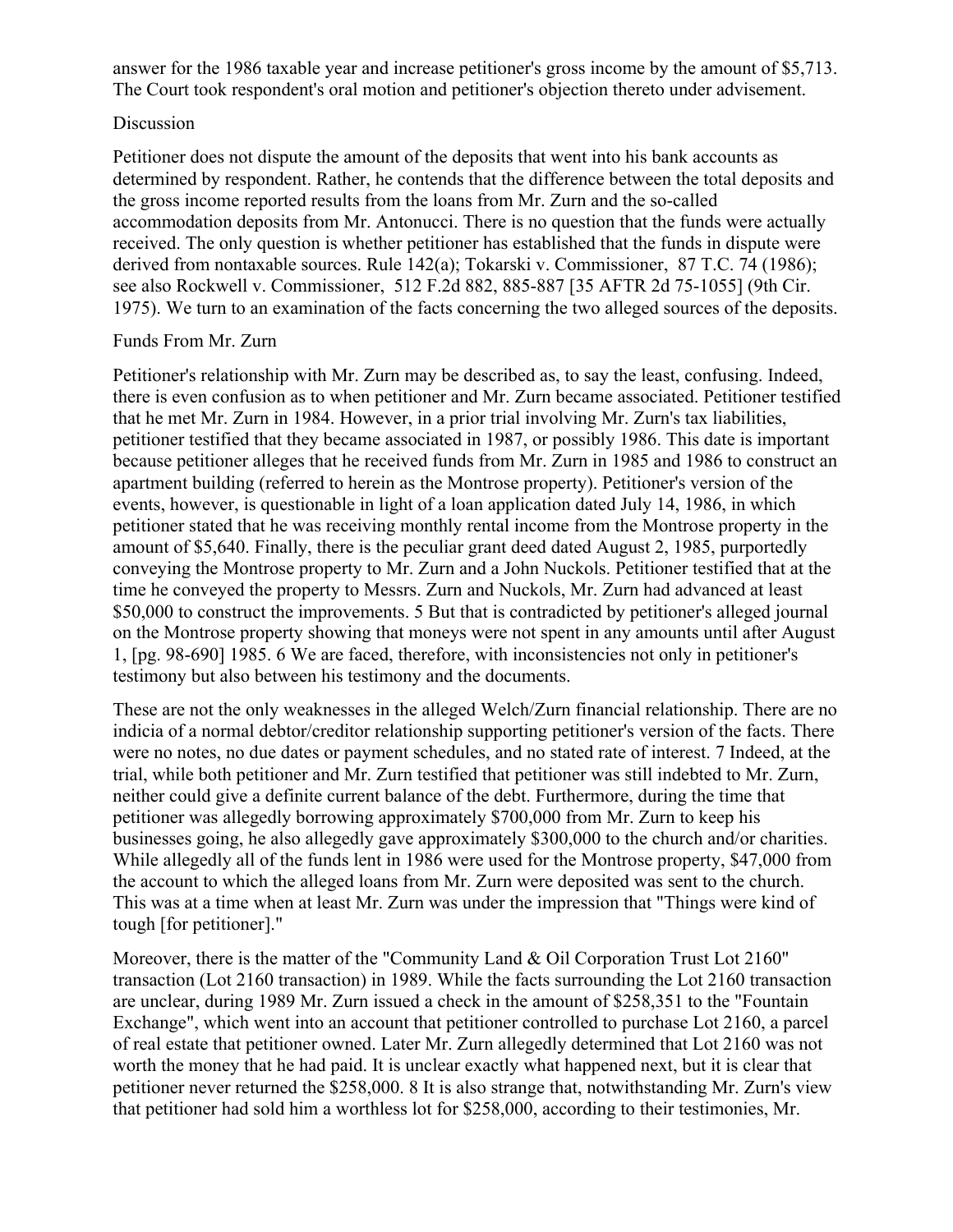Zurn continued to advance petitioner money without any security or, indeed, any notes of the debt.

Finally, we are troubled by Mr. Zurn's lack of specificity as to the sources of the funds allegedly lent to petitioner. 9 In Zurn v. Commissioner, T.C. Memo. 1996-386 [1996 RIA TC Memo ¶96,386], we found that during 1986 and 1987 Mr. Zurn had advanced \$677,652 to an entity known as Cities Development Group, Inc. (Cities). If petitioner's version that the 1986 deposits in the amount of \$375,000 came from Mr. Zurn is to be believed, then Mr. Zurn lent over \$1 million during this time. Mr. Zurn's Federal income tax returns during this period clearly do not reveal the sources of the funds that gave rise to this benevolent lending. We recognize that Mr. Zurn owned various rental properties that could generate cash that would not reflect taxable income, but even the gross income from rentals does not explain the source of these funds. While Mr. Zurn did sell some property for approximately \$104,000, that and the gross rents are far from the \$1 million allegedly lent.

Taking all the confusion, contradictions, and other anomalies in Mr. Zurn's and petitioner's testimonies into account, we do not find it believable that loans from Mr. Zurn were the source of petitioner's unexplained deposits for any of the years in question. Even accepting the alleged unusual business habits of both, we cannot accept that some \$700,000 in loans exchanged hands. It is clear that funds did flow between Mr. Zurn and petitioner, but it is also clear that petitioner performed services for Mr. Zurn. We do not know the reasons for many of the transfers. At least in the case of the funds involved on the so-called Lot 2160 transaction, while we [pg. 98-691] do not know details of the transaction, it certainly appears that from petitioner's position some type of taxable transaction took place and that transaction was not reported on petitioner's tax return. While it may be that Mr. Zurn did lend petitioner money, the paucity of records of both Mr. Zurn and petitioner makes it impossible to separate the possible wheat from the definite chaff in the transfers of funds between the two. Accordingly, we sustain respondent's determinations based on the bank deposit analyses for all the years at issue. 10

## The Accommodation Deposits

During 1987 through 1989, Mr. Zurn and petitioner were engaged in some type of an alleged export activity under the name of Star Global. Star Global had been owned by either Paul Tallis (Mr. Tallis) or Mr. Tallis and petitioner. Sometime between the end of 1987 and the beginning of 1989, Mr. Tallis sold Star Global to Mr. Zurn. Mr. Tallis remained with Star Global until January 1989. After he acquired an interest in Star Global, Mr. Zurn did not have signatory authority over Star Global's bank account. Petitioner and his wife had that authority and used the account as their account. At some point, petitioner became acquainted with Mr. Antonucci. Mr. Antonucci did not testify, and there was no explanation as to the reason that he was unavailable. Mr. Tallis testified that "He [Mr. Antonucci] basically was - he ostensibly was there to show us how to do things like trusts, et cetera. He was quite a flashy guy. He's have [sic] a Rolls Royce and - and he'd run his money through our accounts because he - that's what he wanted to do". There are no documents that connect Mr. Antonucci with any deposits to or subsequent withdrawals from the Star Global bank account. Mr. Tallis, however, could identify one wire transfer deposit made on January 5, 1989, in the amount of \$30,000 and a withdrawal in the amount of \$30,000 made on January 9, 1989, from Mr. Antonucci. 11

In considering both the deposits from purported loans and the accommodation deposits, we are left with the decided impression that petitioner is engaged in a shell game. We have no confidence in petitioner's testimony. Nonetheless, we do accept Mr. Tallis' testimony that the deposit of January 5, 1989, in the amount of \$30,000 was not income to petitioner. None of the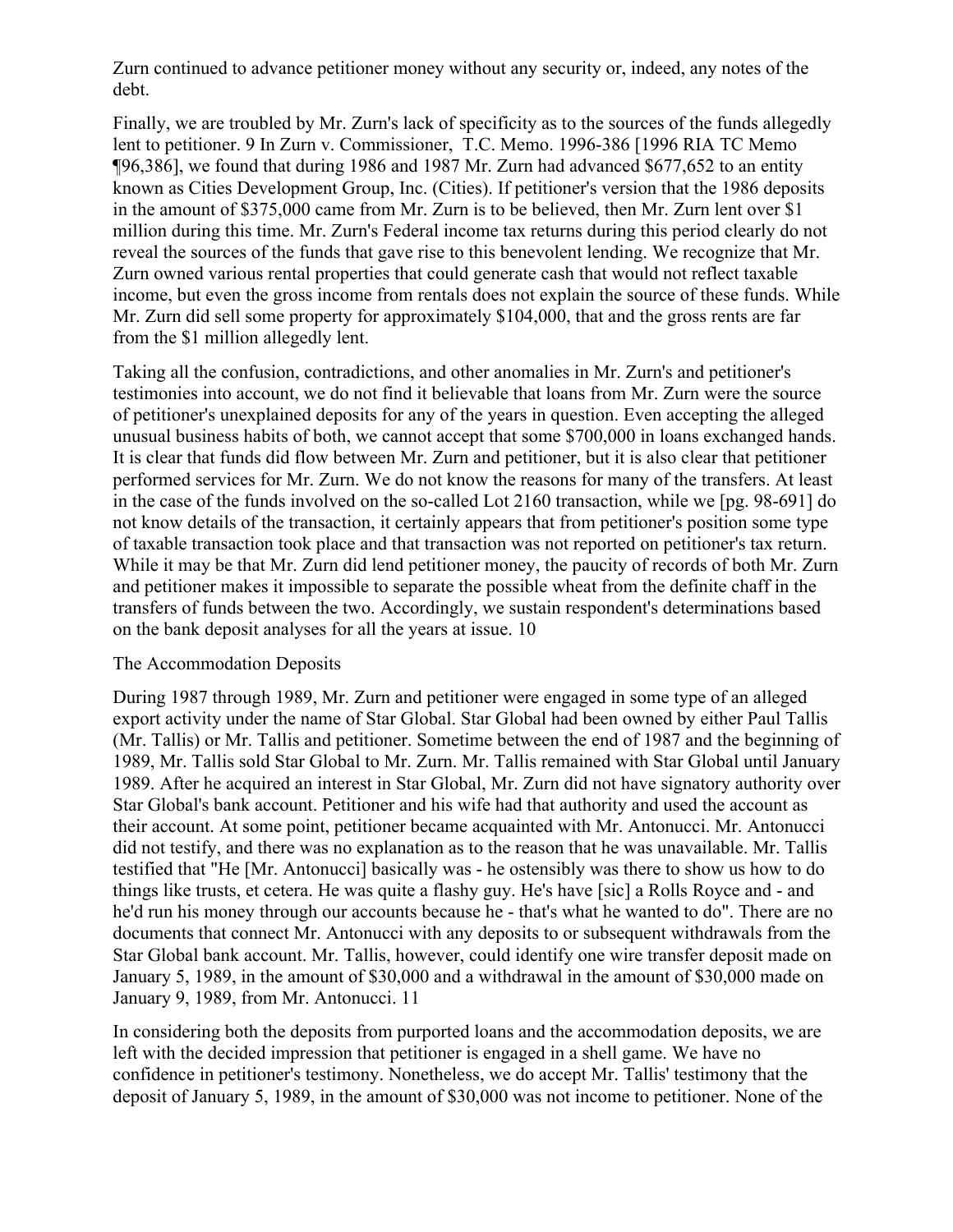other alleged accommodation deposits were verified by another party, nor is there a clear trail of a withdrawal of the funds. With the exception of the \$30,000 January 5, 1989, deposit, we reject petitioner's argument concerning the accommodation deposits.

## Increased Income and Deficiency - 1986

At the close of the evidence respondent orally moved to amend the answer to conform to the evidence and to increase the deficiency by the tax on \$5,713 for 1986. Petitioner objects to the amendment. We agree with respondent. See Rule 41(b)(1) and (2). The evidence underlying respondent's motion was introduced by petitioner on redirect examination for petitioner's own reasons. Petitioner's testimony, however, is a double-edge sword, a cut from which petitioner now seeks to avoid. In this regard, petitioner does not dispute that the amount involved was not included in respondent's bank deposit analysis, nor does he disavow his testimony that he received cash from the items deposited.

Rather, petitioner argues that respondent should be precluded by the stipulation from raising the issue. In paragraph 6 the parties stipulated that for 1986 the total deposits were \$1,105,003. In paragraph 9 the parties stipulated that the "unexplained deposits which remain at issue" for 1986 were \$352,281. The problem with petitioner's position is that we are not concerned here with unexplained deposits. To the contrary, the amount in question admittedly was not deposited, and respondent is not attempting to change the amount of deposits which were the subject of the stipu[pg. 98-692] lation. 12 Nor do we find convincing petitioner's argument that he was surprised. It was petitioner who brought the subject up during his testimony.

We recognize that any time there is an amendment to a pleading that either increases or decreases a deficiency, there is a pecuniary prejudice to the other party. But that is not the prejudice we are concerned with here. Rather we are concerned with whether petitioner was unfairly prejudiced in presenting his case, and we do not find that type of prejudice. Thus, we will allow respondent to amend the answer in docket No. 23725-95 to increase the deficiency for 1986 by the tax on \$5,713.

We next turn to the question whether petitioner had unreported income during 1986 in the amount of \$5,713. Since this would lead to an increased deficiency, respondent has the burden of proof. Rule 142(a). As mentioned, petitioner does not contend that this amount was deposited and not included in respondent's bank deposit analysis. Petitioner argues in his brief that "the cash was reported on his income tax returns." Petitioner's testimony was as follows:

Q: Did you report these monies as income \*\*\* on your tax returns?

A: I always had a cash item - you know - a cash amount that would be put in \*\*\* because that was pretty visible, and that was part of the record. On those particular ones, though, I had discussed that with Mr. Shors [the revenue agent who audited petitioners' returns] and he said that he wasn't asking for those, nor would that become part of - or be part of this procedure and trial.

We are somewhat unsure as to the meaning of this testimony. The Greenberg firm prepared the 1986 return. There are no documents that indicate that petitioner included the cash in the income figures that he gave the Greenberg firm to prepare that return. More important, even if he did include cash on his reported gross receipts, the fact is that his total gross income from the bank deposits was \$5,713 greater than the total upon which respondent's calculation was made.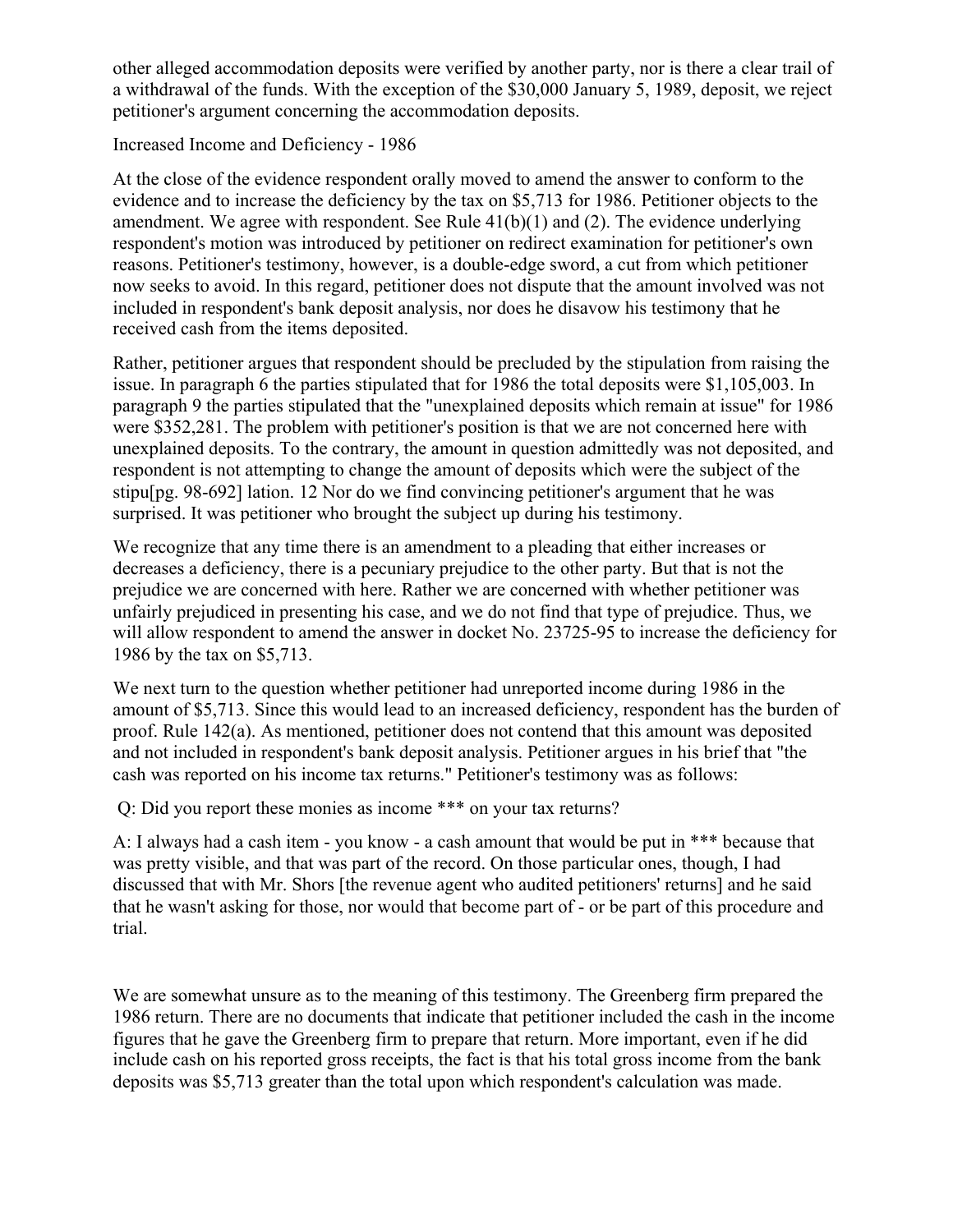With regard to the part of the testimony referring to Mr. Shors, during the audit examination Mr. Shors took the total deposits from the monthly bank statements and not from the deposit slips. Even if Mr. Shors made some comment during the audit to the effect that he was not concerned with so-called cash-back deposits, which we doubt, respondent would not be precluded from raising the issue, especially when he relies on petitioner's own testimony.

In sum, we hold that respondent may amend the answer to raise the issue. Furthermore, the evidence clearly established that the gross receipts from the bank deposit analysis for 1986 were understated by \$5,713.

## Net Operating Loss (NOL) Carryover from 1984

Petitioner contends that he is entitled to deductions for the taxable years after 1985 for NOL carryovers from the 1984 taxable year. Section 172(a) allows a deduction for an NOL carryover to a taxable year plus an NOL carryback to that year. For the years before the Court, an NOL would be carried back for 3 years and carried over for 15 years. 13 A taxpayer can, however, elect to relinquish the carryback period. Such an election must be made by the due date for filing the taxpayer's return for the taxable year of the NOL for which the election is to be in effect, in a manner prescribed by the Secretary. Sec. 172(b)(3)(C). Such an election:

shall be made by a statement attached to the return (or amended return) for the taxable year. The statement required \*\*\* shall indicate the section under which the election is being made and shall set forth information to identify the election, the period for which it applies, and the taxpayer's basis or entitlement for making the election.

Sec. 301.9100-12T(d), Temporary Proced. & Admin. Regs., 57 Fed. Reg. 43893 (Sept. 23, 1992) (redesignating sec. 7.0, [pg. 98-693] Temporary Income Tax Regs., 42 Fed. Reg. 1469 (Jan. 7, 1977) ("Various elections under the Tax Reform Act of 1976")).

Petitioner must first establish that he suffered an NOL for the taxable year 1984. To meet this burden petitioner relies on a purported retained copy of his 1984 return that was prepared by Mr. Moore. That return shows an NOL from petitioner's sole proprietorship "Bob Welch Electric" in the amount of \$146,058 and an NOL carryforward in the amount of \$4,907. Respondent has no record of the return's being filed and disputes the amount of the NOL claimed. For the purpose of discussion only, we are willing to assume that the return was timely filed and accurately reflects the loss. Petitioner, however, still faces the problem that there is no statement attached to the return identifying that an election has been made. Indeed, there is no evidence that any election to relinquish the carryback was ever made. Thus, under the general rule, the 1984 NOL would be carried back to the 1981, 1982, and 1983 taxable years and carried forward to the 1985 taxable year before it would be carried forward to any of the years before the Court. There is nothing in this record that provides any basis from which we could determine the amount of the 1984 NOL that was absorbed in the years before 1986, the earliest year before the Court. Accordingly, petitioner has not shown that he is entitled to deductions under section 172 for any of the years before the Court.

# Additions to Tax and Penalties

Respondent determined additions to tax for failure to timely file returns under section 6651(a) for all the years at issue; additions to tax for negligence under section  $6653(a)(1)(A)$  and (B) for 1986 and 1987; an addition to tax for negligence under section 6653(a)(1) for 1988; additions to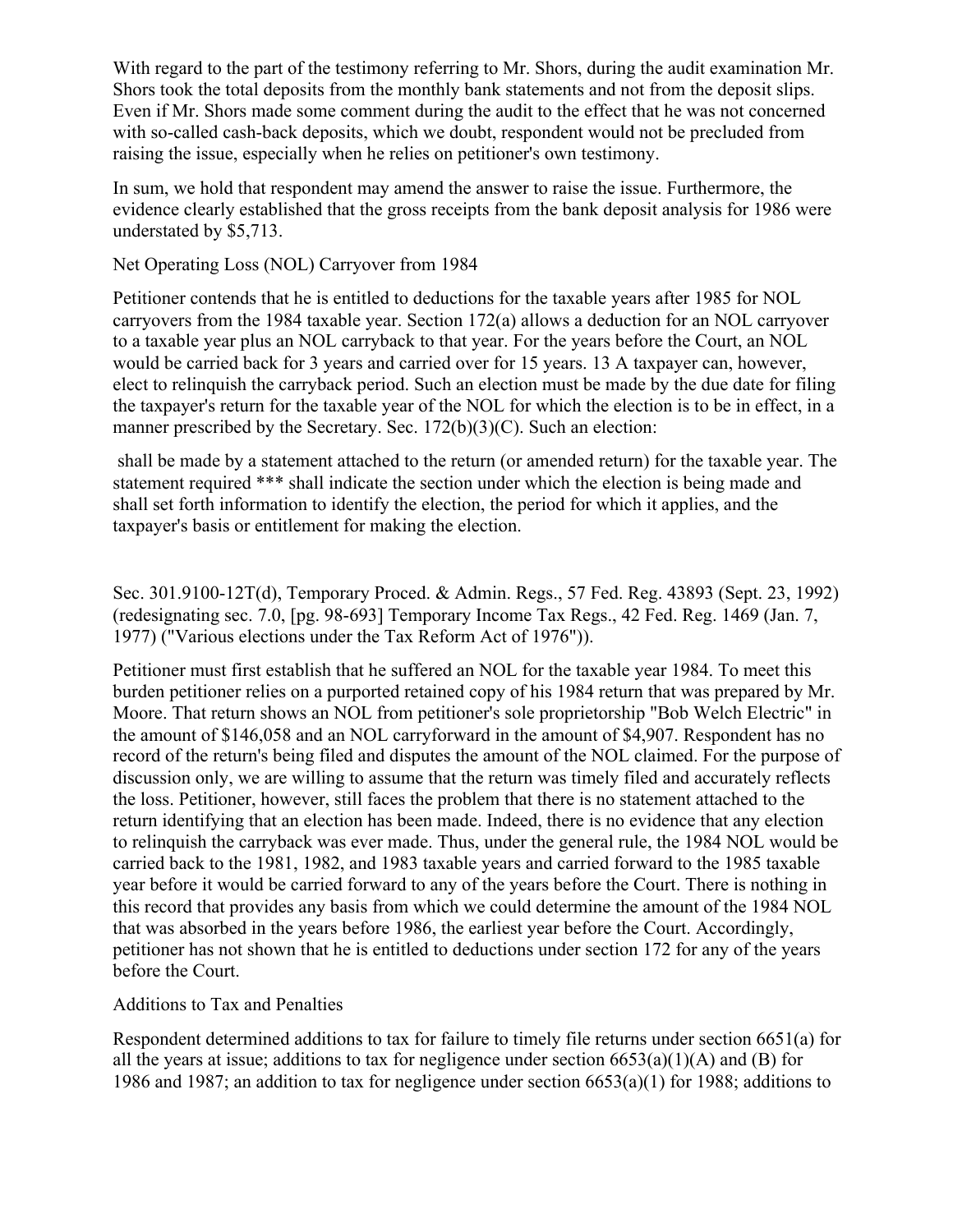tax for substantial understatements under section 6661(a) for 1986, 1987, and 1988; and accuracy-related penalties for negligence under section 6662(a) for 1989 and 1990.

Section 6651(a) imposes an addition to tax for failure to timely file returns "unless it is shown that such failure is due to reasonable cause and not due to willful neglect". Sec.  $6651(a)(1)$ . Reasonable cause "calls on the taxpayer to demonstrate that he exercised "ordinary business care and prudence" but nevertheless was "unable to file the return within the prescribed time."" United States v. Boyle, 469 U.S. 241, 246 [55 AFTR 2d 85-1535] (1985) (quoting sec. 301.6651-1(c)(1), Proced. & Admin. Regs). Willful neglect means "a conscious, intentional failure or reckless indifference." United States v. Boyle, supra at 245. It is undisputed that the returns for the taxable years 1986 through 1990 were not timely filed. Furthermore, there is nothing in this record that would even remotely indicate that these failures were due to reasonable cause and not due to willful neglect. Therefore, we sustain respondent's determinations with respect to the additions to tax under section 6651(a) for all the years at issue.

Sections 6653(a) and 6662(a) impose additions to tax and penalties for negligence or disregard of rules or regulations. If any part of the underpayment is due to negligence, under section  $6653(a)(1)$  the addition to tax is equal to 5 percent of the amount of the underpayment. Under section 6662(a) the accuracy-related penalty is equal to 20 percent of the portion of the underpayment due to negligence. It is clear that petitioner is liable for these additions to tax and accuracy-related penalties. Under section 6001 a taxpayer is required to keep records. As far as we can determine, petitioner kept no records from which his (taxable) income could be determined. While petitioner used accounting firms to prepare his returns, as far as Mr. Moore was concerned, petitioner supplied the information in summary fashion. None of the other return preparers testified. With respect to petitioner's gross income, the information was greatly understated. Furthermore, with regard to the accuracy-related penalties, the entire underpayment for each of the taxable years 1989 and 1990 was attributable to negligence. We sustain respondent's determinations with respect to the additions to tax under section 6653(a) [pg. 98- 694] for 1986, 1987, and 1988 and the penalties under section 6662(a) for 1989 and 1990.

Section 6661(a) provides that "If there is a substantial understatement of income tax for any taxable year, there shall be added to the tax an amount equal to 25 percent of the amount of any underpayment attributable to such understatement." See also Pallottini v. Commissioner, 90 T.C. 498 (1988). There is a substantial understatement if the amount of the understatement exceeds the greater of \$5,000 or 10 percent of the tax required to be shown on the return. Sec.  $6661(b)(1)(A)$ . The amount of the understatement shall be reduced if there is substantial authority for the tax treatment of any item or there is disclosure of the relevant facts affecting the item's tax treatment. Sec.  $6661(b)(2)(E)$ . The understatements of tax here essentially result from unreported income and the disallowed NOL carryovers, and are substantial under section 6661(b)(1). There was no substantial authority for either position taken, nor was there adequate disclosure of the relevant facts. Therefore, we sustain respondent's determinations with respect to the additions to tax under section 6661(a) for 1986, 1987, and 1988.

## Tax on Self-Employment Income

Section 1401(a) imposes a tax "on the self-employment income of every individual". As we understand it, petitioner does not dispute that he is liable for the tax. Rather, he contends that his self-employment income should not be increased by the disputed unreported income. His arguments, therefore, are essentially that he had no unreported income. We have rejected those arguments, and the increased tax on self-employment income follows from that rejection.

To reflect the foregoing,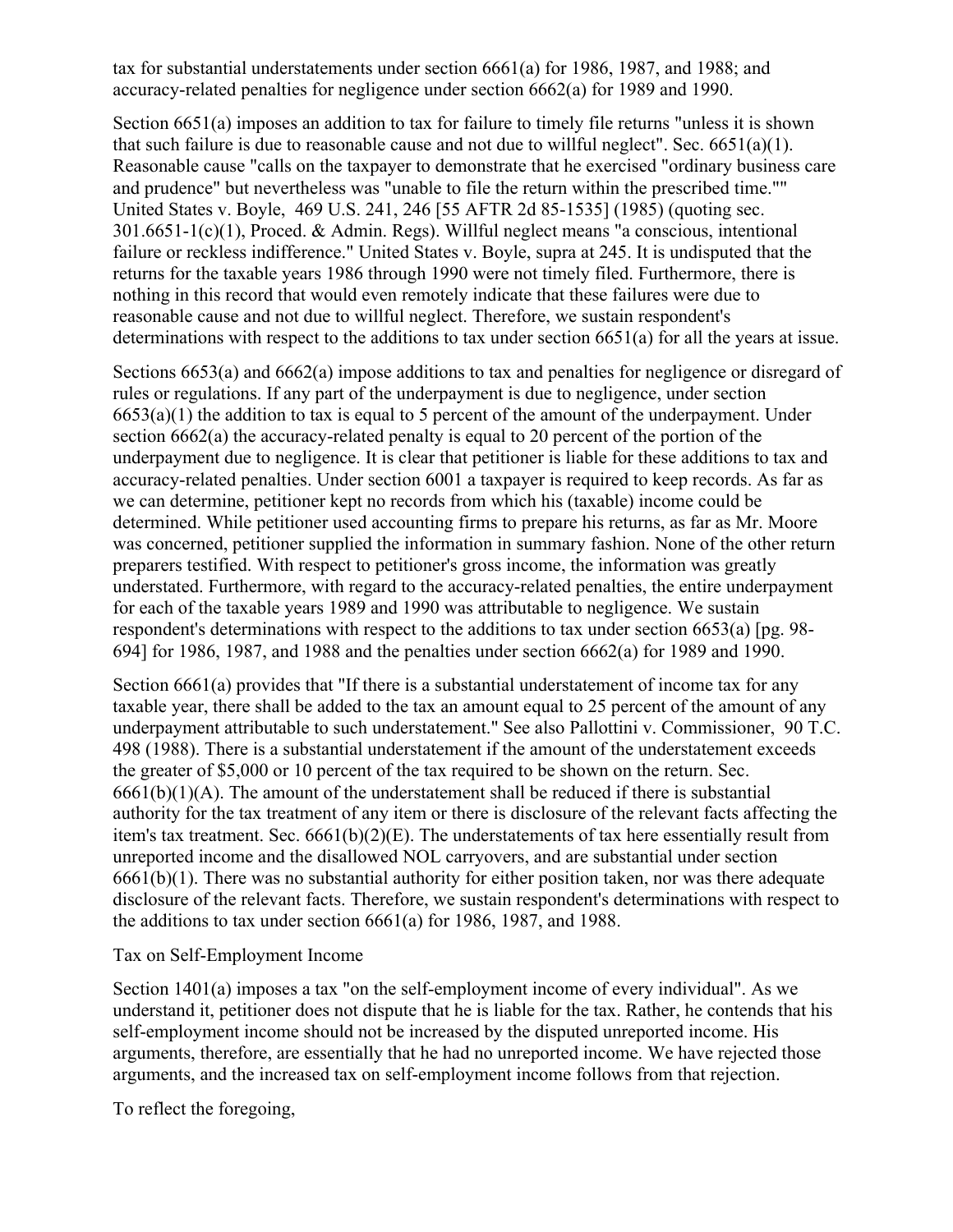An order will be issued granting respondent's motion to amend the answer in docket No. 23725- 95 and decisions will be entered under Rule 155.

1 The record contains two 1987 tax returns. A copy of one return was attached to the petition. That return, prepared by Arthur T. Moore, a certified public accountant, is a joint return, and shows the charitable contribution and carryover amounts. The second return is Exhibit 4-D attached to the stipulation of facts. That return, prepared by William D. Truax, E.A., Inc., has a filing status of married filing separate and claims no charitable contribution or carryover. The record is silent concerning this anomaly.

2 As we understand it, Mr. Antonucci would allegedly send money to petitioner's account, and then later petitioner would pay the money to Mr. Antonucci or have it paid on the latter's behalf.

3 The transcript refers to this amount as \$75,000. The exhibit to which the testimony related shows \$7,500 to be the actual amount.

4 The copy of this return cuts off the last digit on the right-hand column of the Schedule C.

5 We have tried in vain to correlate the checks from Mr. Zurn that were deposited in the Montrose property account with the expenditures listed on the alleged journal on the Montrose property.

6 Respondent objects to Exhibit 44AR, which was offered as a record of Mr. Zurn's advances to the Montrose property. The only reference that may be to Mr. Zurn is an ambiguous notation on page 2 of Exhibit 44AR that reads "\$202.31 - 18 Dec. - 15 shts 3/4 CDX Grossman's - pd by Stan Zurn". We do not accept that this was a contemporaneous record of funds allegedly borrowed by petitioner. We do admit the exhibit as a record created by petitioner, but we have little confidence in the document as being a record of loans from Mr. Zurn to petitioner.

7 Petitioner argues that the interest rate at the beginning was 6 percent and then was changed to 17.136 percent, as evidenced by a notation on the alleged journal on the Montrose property. The reference in the journal reads "Feb. 21, 85 to B.W. 17.136%." Whatever this may refer to, we do not believe that it relates to the interest that petitioner was expected to pay. We note further that petitioner did not claim any deduction for interest on his 1986 tax return.

8 The Lot 2160 transaction has been before the Court before in Zurn v. Commissioner, T.C. Memo. 1996-386 [1996 RIA TC Memo ¶96,386]. In that case we determined, partly on the basis of this transaction, that Mr. Zurn had committed tax fraud.

# 9 Mr. Zurn testified that

The source would have been previous monies that I had, it would have been real estate money, it would have been any property that was sold, it would have been borrowed money, it would have been family money, what - what I had, you know, the different sources.

10 There are other peculiarities. For example, the gross income on petitioner's 1986 Schedule C reflects \$751,169 and a net profit of \$7,713. In an income statement prepared by Mr. Moore for the first 9 months of 1986, petitioner's gross income was shown to be \$853,122 with a net profit of \$108,058. While Mr. Moore prepared the income statement, he did not prepare the 1986 tax return.